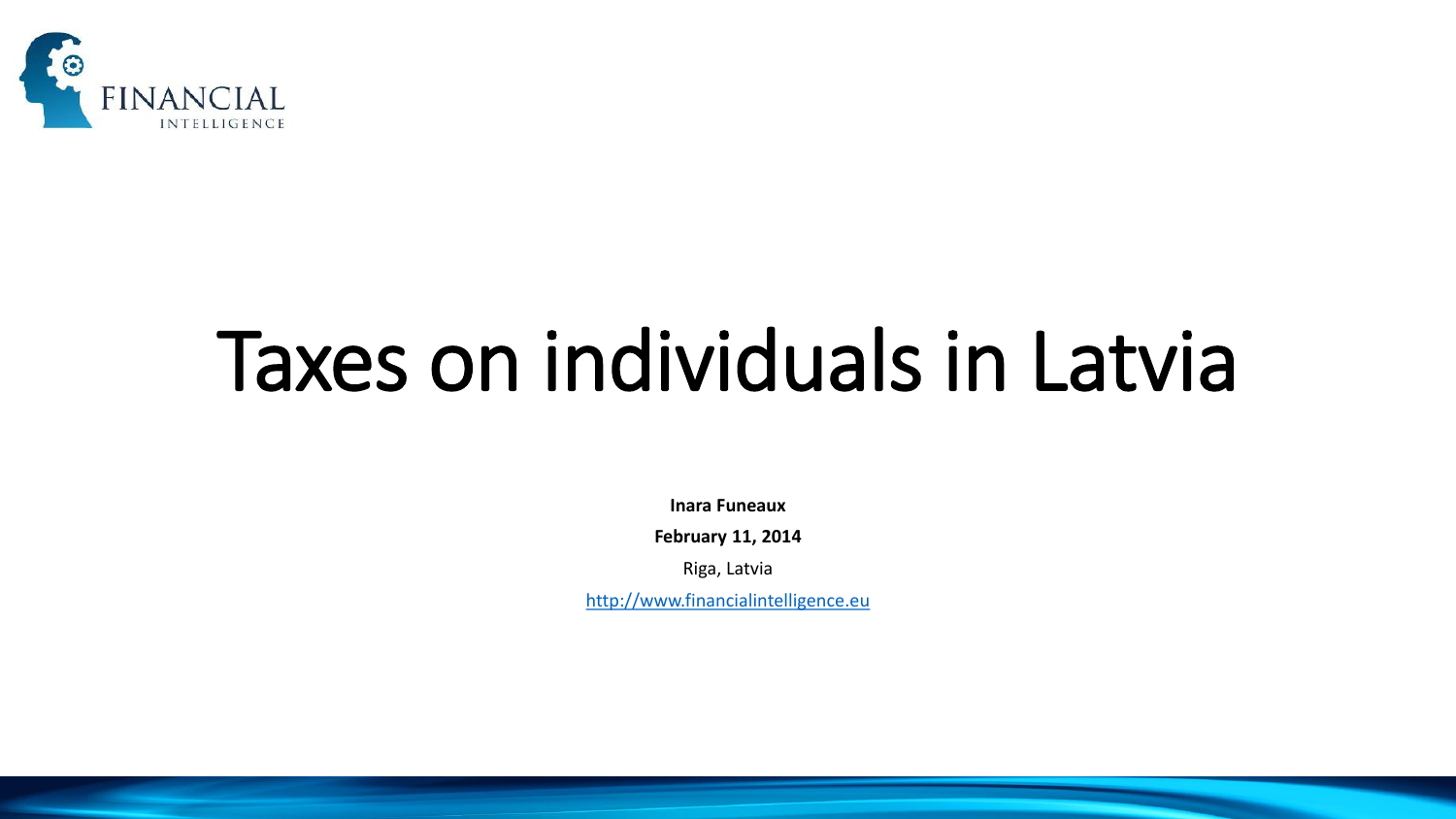

#### Taxable Income

**Resident individuals are subject to tax on their worldwide income**

**Non-residents are liable to tax only on their Latvian-source income.**

**Income is taxable in the year in which it is paid to the individual** 

#### **OR**

**in the year in which the individual has received control over the income.**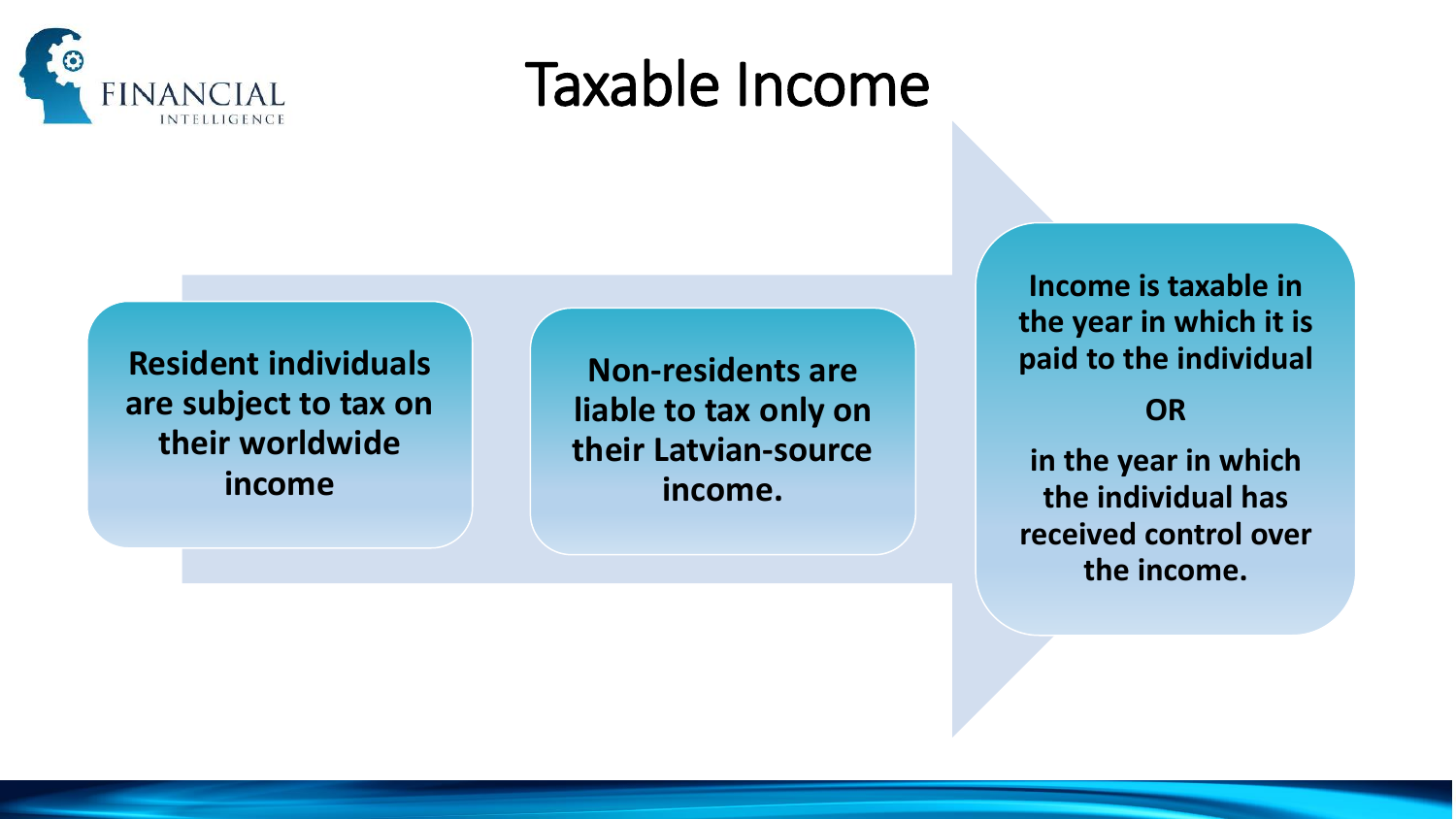

#### Taxation of income

**Individuals are taxed on following sources of income:** 

- income from **employment**( salary, bonuses, benefits)
- income from **intellectual** property
- payment of **annual dividends**
- income from **capital** or from increase of capital
- Income from rent of real estate
- licence fees for the performance of separate types of **economic activities**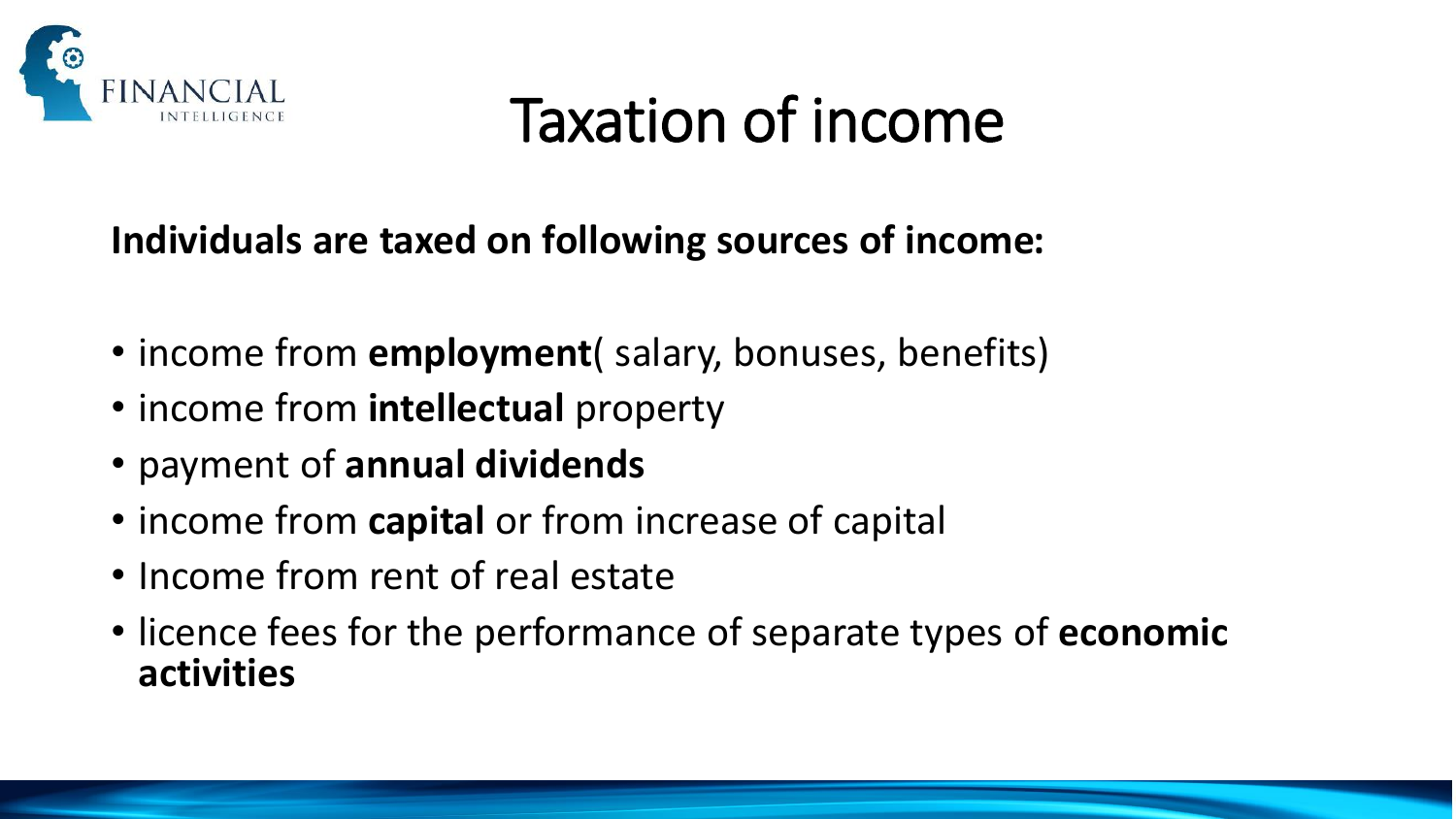

#### Tax rate and base

Real estate taxvariable rates

Dividends/interests are taxed at rate of **10%**

Personal Income Tax rate of **24%.**

Capital gain tax rate is **15%.**

Social security rate- **10,50%**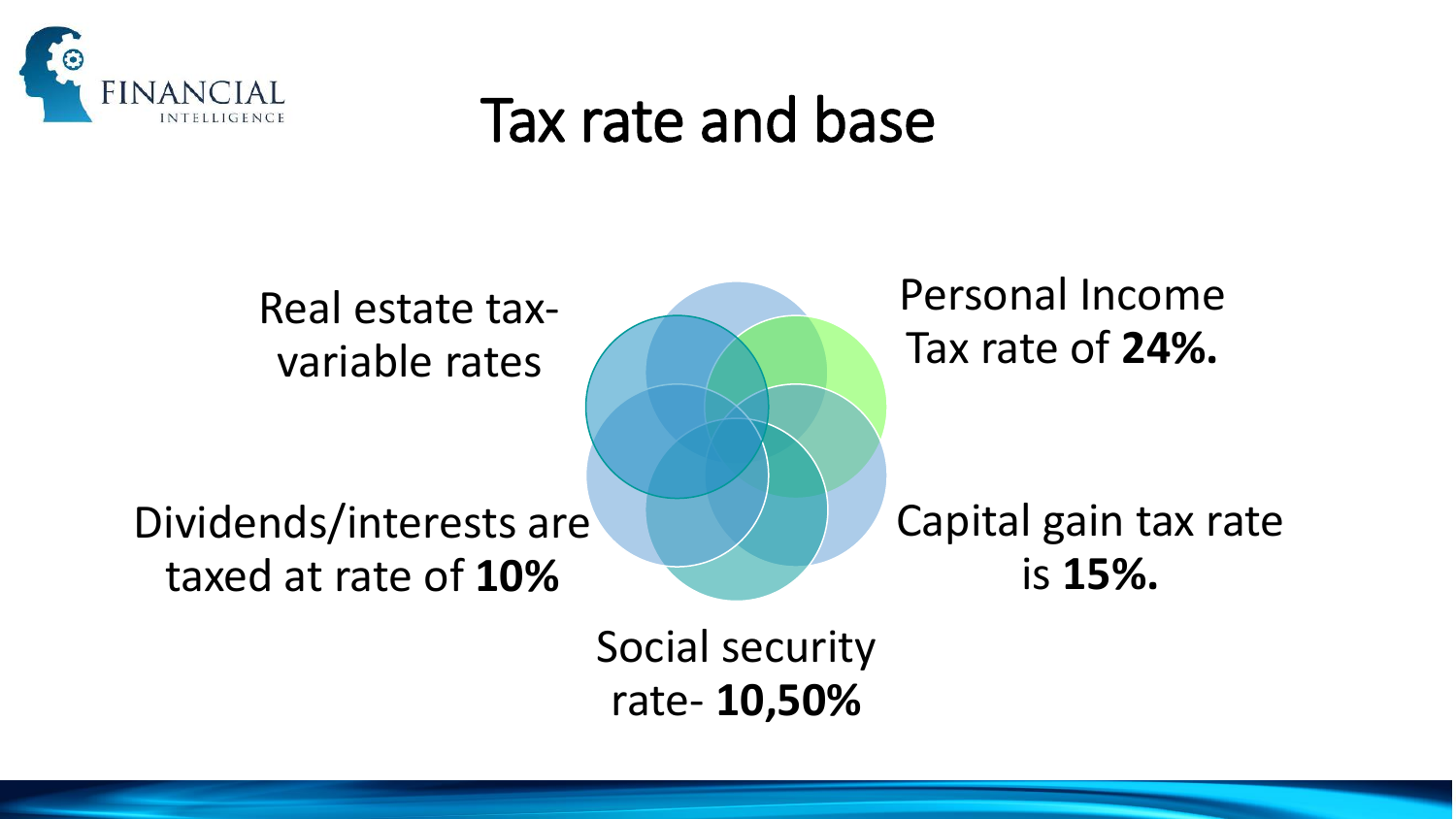

# Payroll tax paid by individuals

#### **Natural persons shall individually calculate the payroll tax from their salary income and pay into the state budget if they are:**

- employed by employers that are foreign companies (non-residents) without representative office in Latvia
- employed by foreign diplomatic and consular representations in Latvia (refers to local personnel of such representations)
- receiving remuneration pursuant to employment contract that is paid either from the funds of foreign aid or loans received from international financial institutions
- employed by employers who are natural persons foreign taxpayers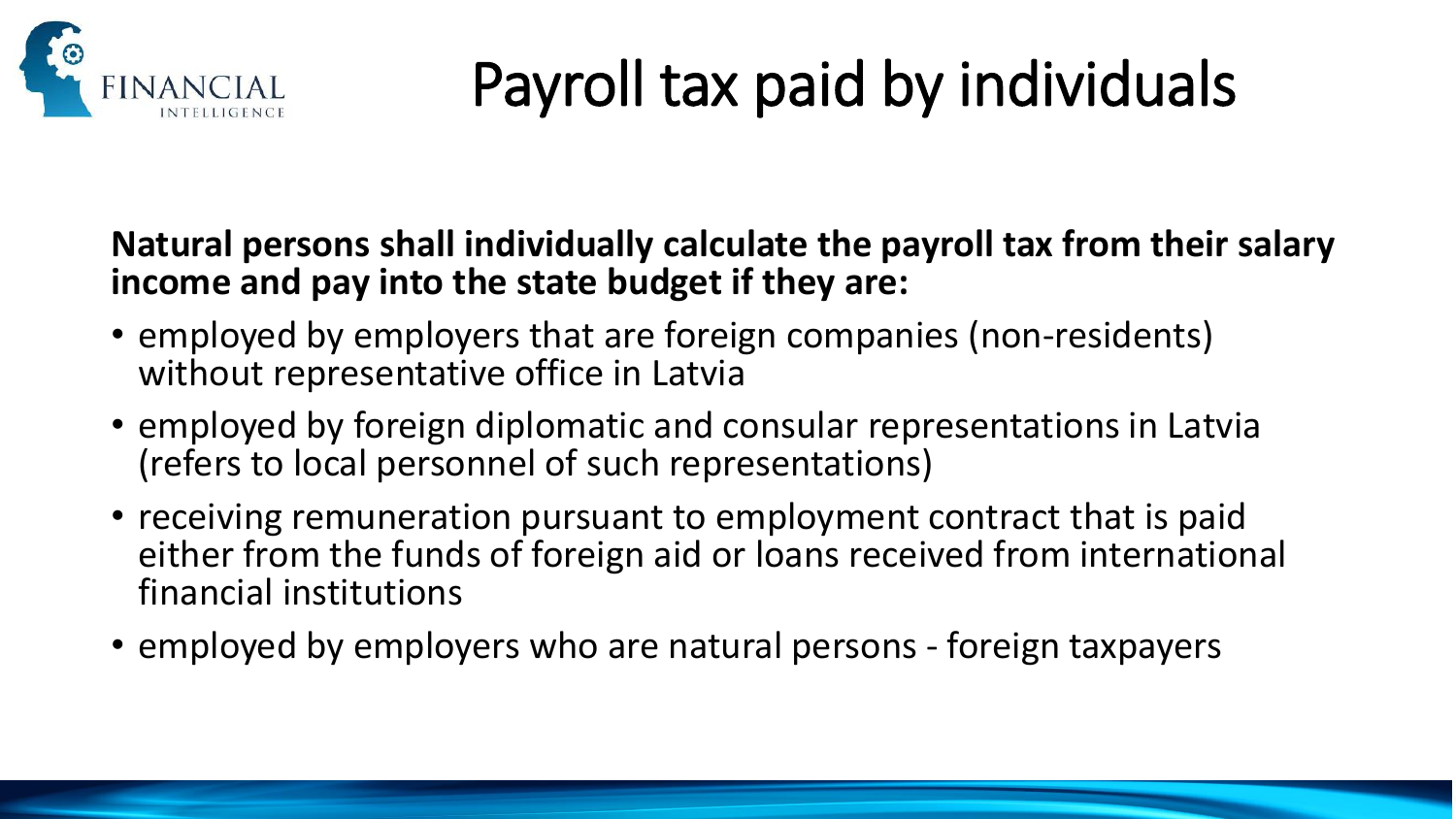

#### Exempt Income

Daily allowances, millage allowances ad other reimbursements related to business trips

> Income from government bonds of Latvia or other EU country

> > Insurance indemnities

Inheritance income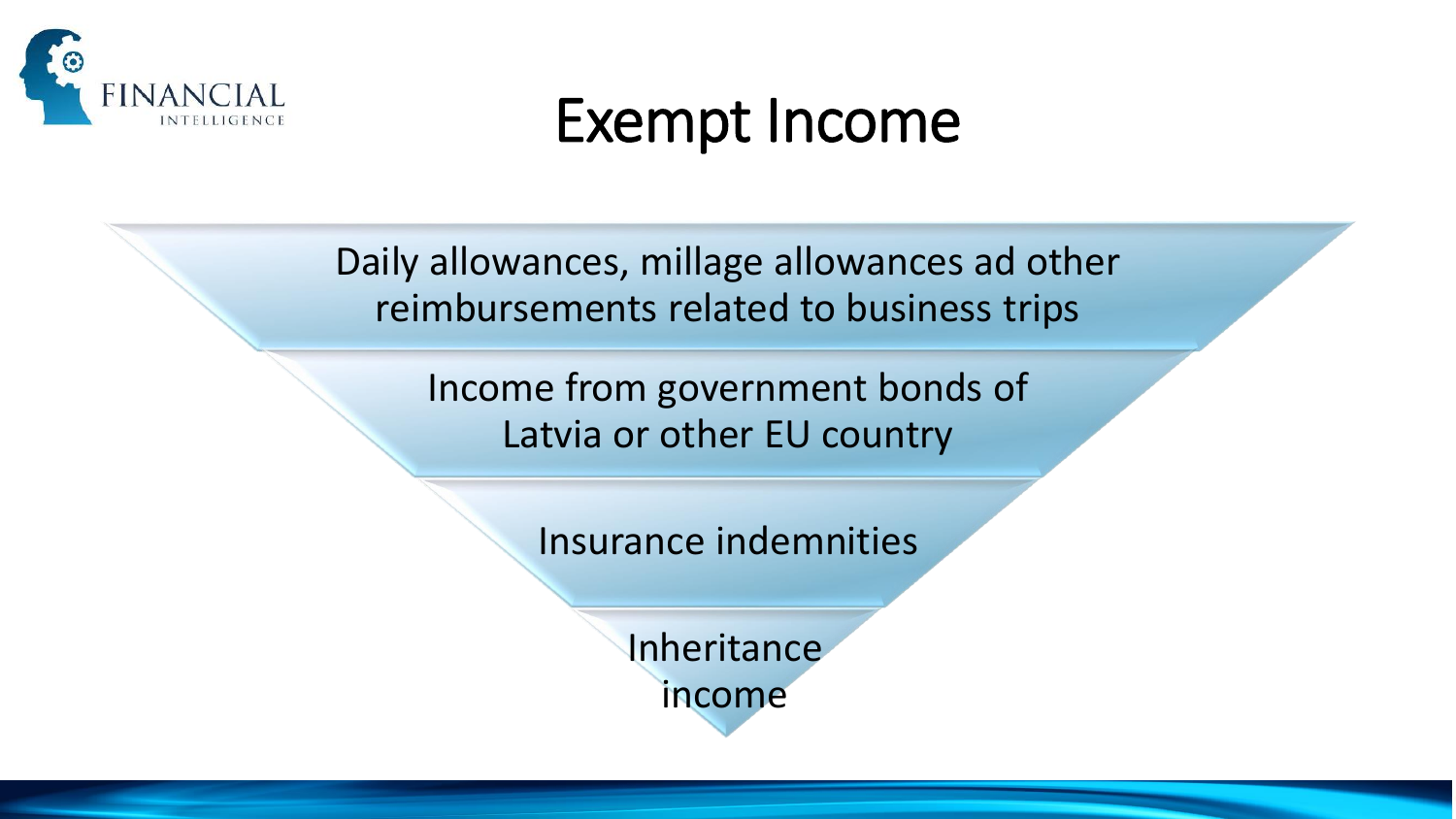

### Deductions and reliefs

#### **For PIT calculations, Latvian residents are entitled to deduct:**

- social security contributions paid in Latvia or other EU country
- expenses for medical treatment, vocational training, education
- health insurance premiums paid to insurance companies
- contributions to Latvian private pension funds or other private pension funds registered in other EU country ( up to 10% of annual income of individual)
- non taxable personal allowance EUR 75/per month
- non taxable allowance for dependants 165 EUR/per month/per dependant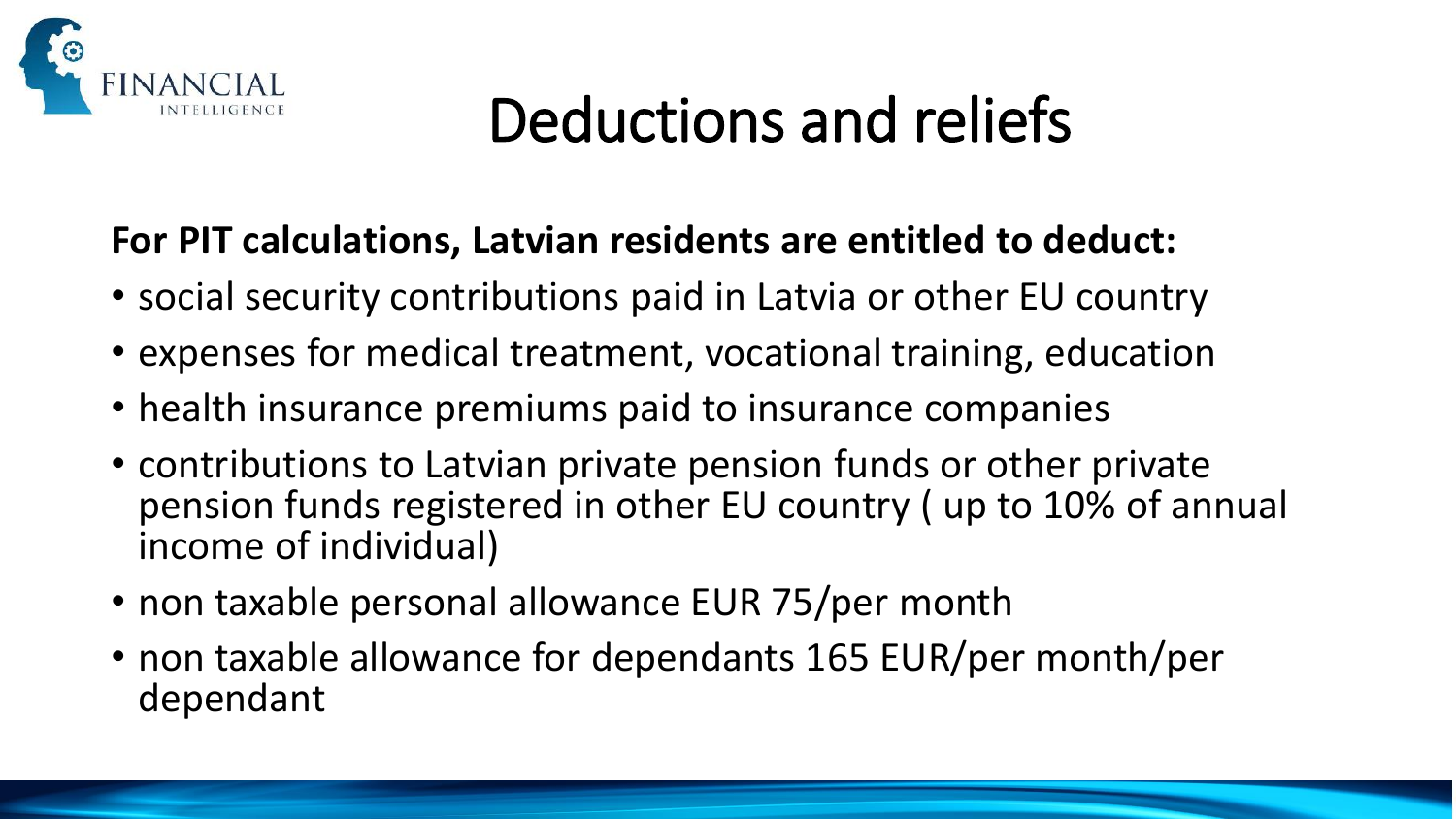

#### Social security contributions

| <b>Social security contributions</b>                            | <b>Employer</b>        |        | <b>Employee</b>        |        |
|-----------------------------------------------------------------|------------------------|--------|------------------------|--------|
| <b>Employer resident of Latvia</b>                              | <b>Resident</b>        | 23.59% | Resident               | 10.50% |
| Employer non resident of<br>Latvia                              | <b>Non</b><br>resident |        | <b>34.09% Resident</b> |        |
| Employee non resident of<br>Latvia; employee works in<br>Latvia | <b>Non</b><br>resident | 32.00% | <b>Non</b><br>resident |        |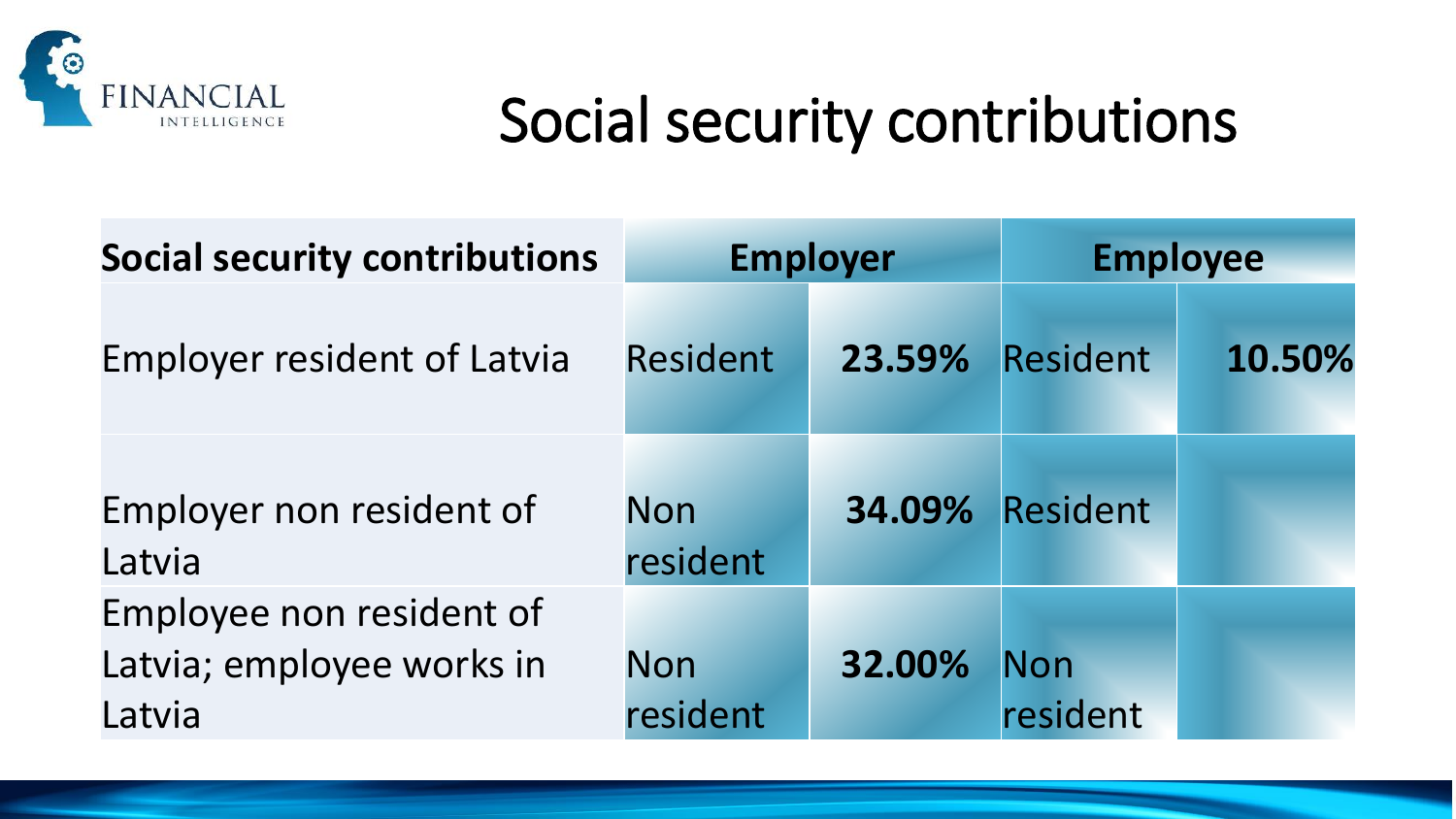

#### Minimum wage

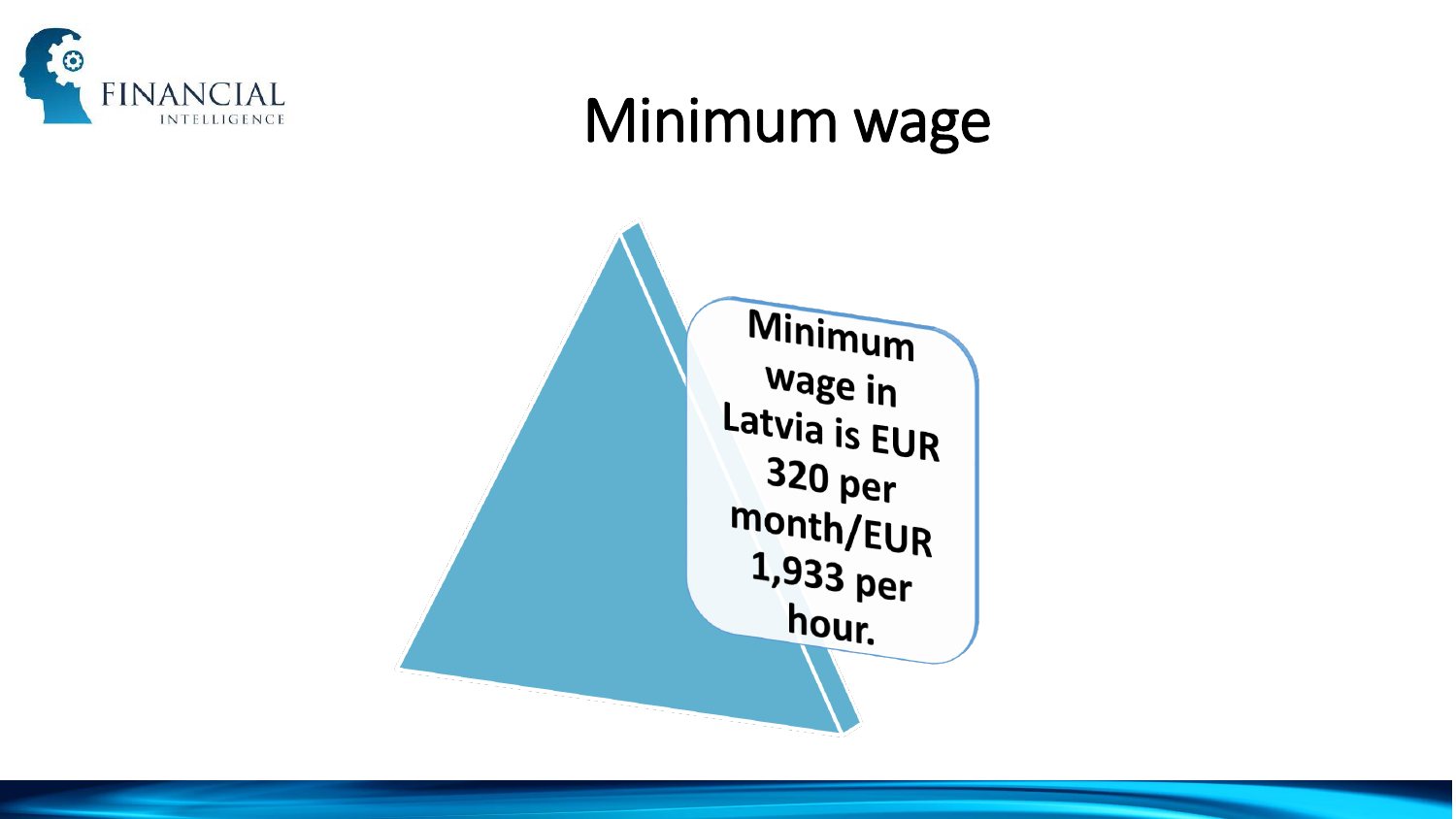

### Minimum PIT payable

Self-employed must pay **the minimum annual PIT of EUR 50** to the State budget within 15 days after submission of the annual PIT return if:

- those self-employed individuals have **no turnover** during the taxation period
- their calculated PIT is **less** than EUR 50.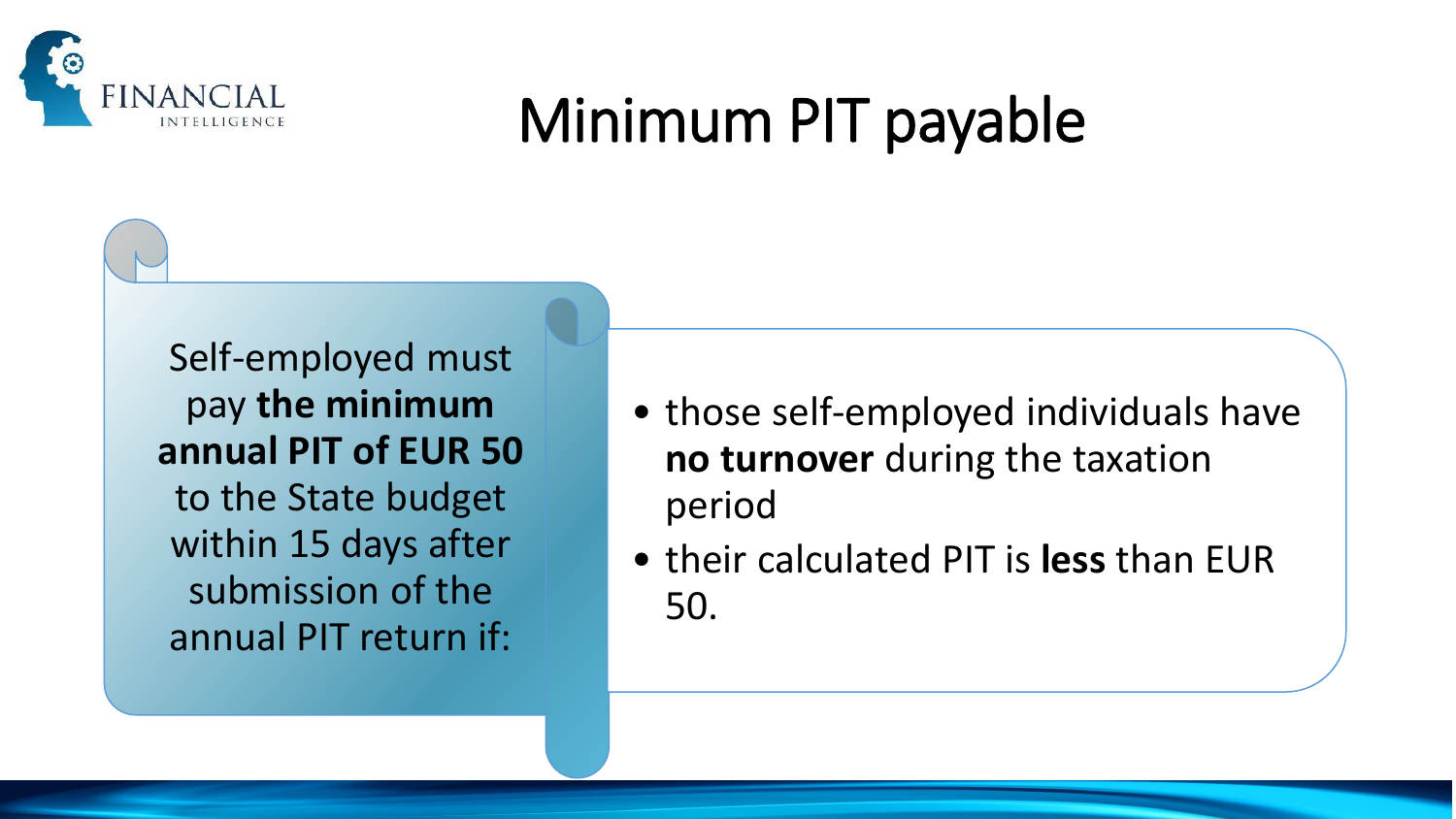

### PIT on unpaid loans

- Starting 1 January 2014 loans granted to individuals and not repaid within **6 months after the loan maturity** date (but not later than **66 months from the loan issue date**), will be considered comparable to taxable income and **subject to PIT**
- Benefit gained from **reduced interest rates** will also be subject to PIT at the standard 24% rate
- Individual borrowers must notify the State Revenue Service by **30 June 2014** about non-repaid loans with outstanding amounts exceeding EUR 15,000 per lender as at 31 December, 2013
- If an individual borrower is the lending party's employee, **management or supervisory board member** on the day when a loan is issued, both 24% PIT and the **additional 22% rate** will apply to the amount of a loan considered comparable to income.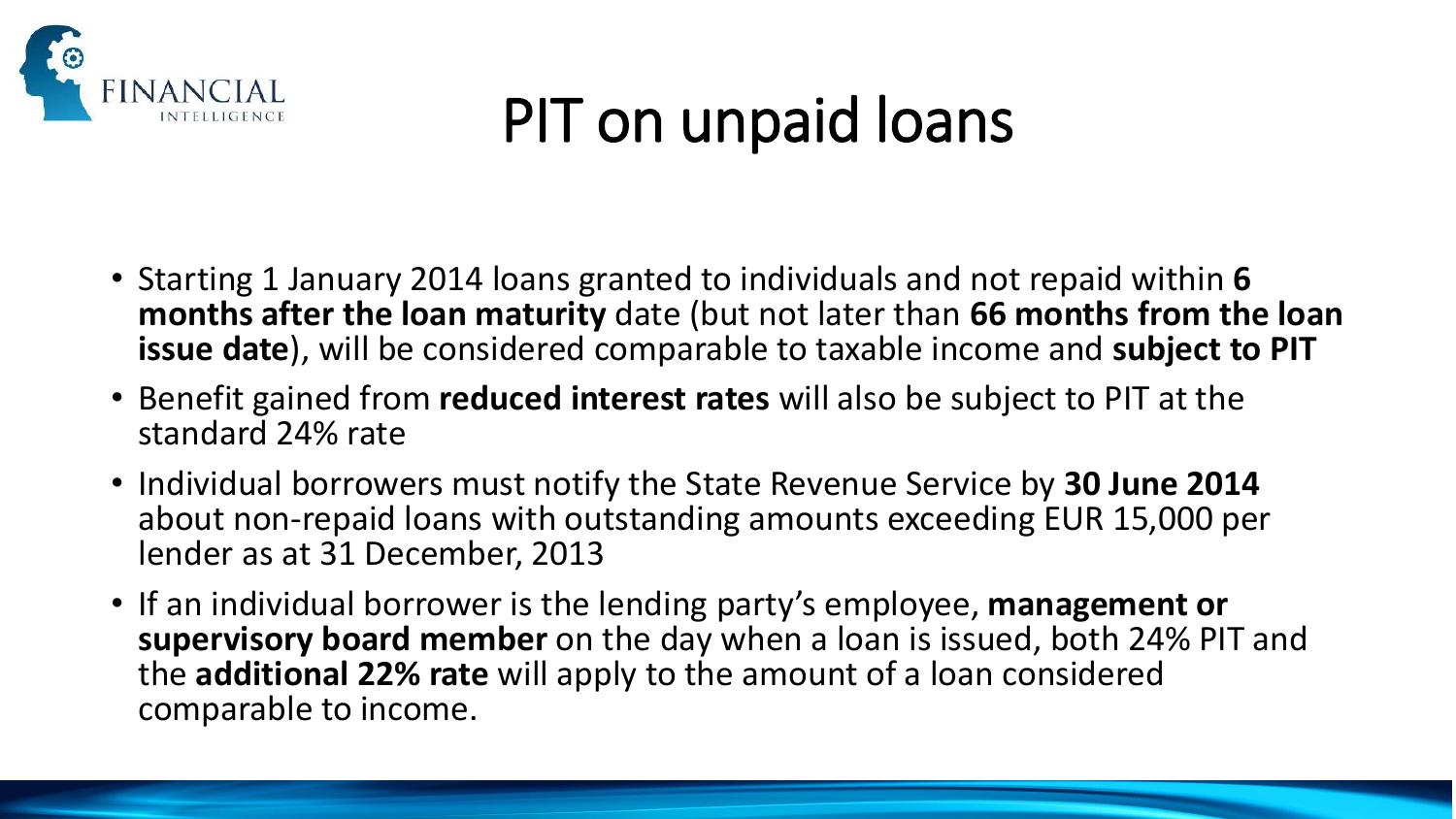

## Tax for the members of the Board

**Payroll tax of at least one minimum salary a month is payable from a board member's income**, **if:**

- the company's turnover in the pre-taxation year exceeds 12 minimum monthly salaries multiplied by the coefficient 3.3
- the company has no employees or board members who receive at least a minimum monthly salary during the whole pre-taxation year
- the company has turnover during the current month of the taxation year
- the company has no employees who receive at least a minimum monthly salary during the current month of the taxation year.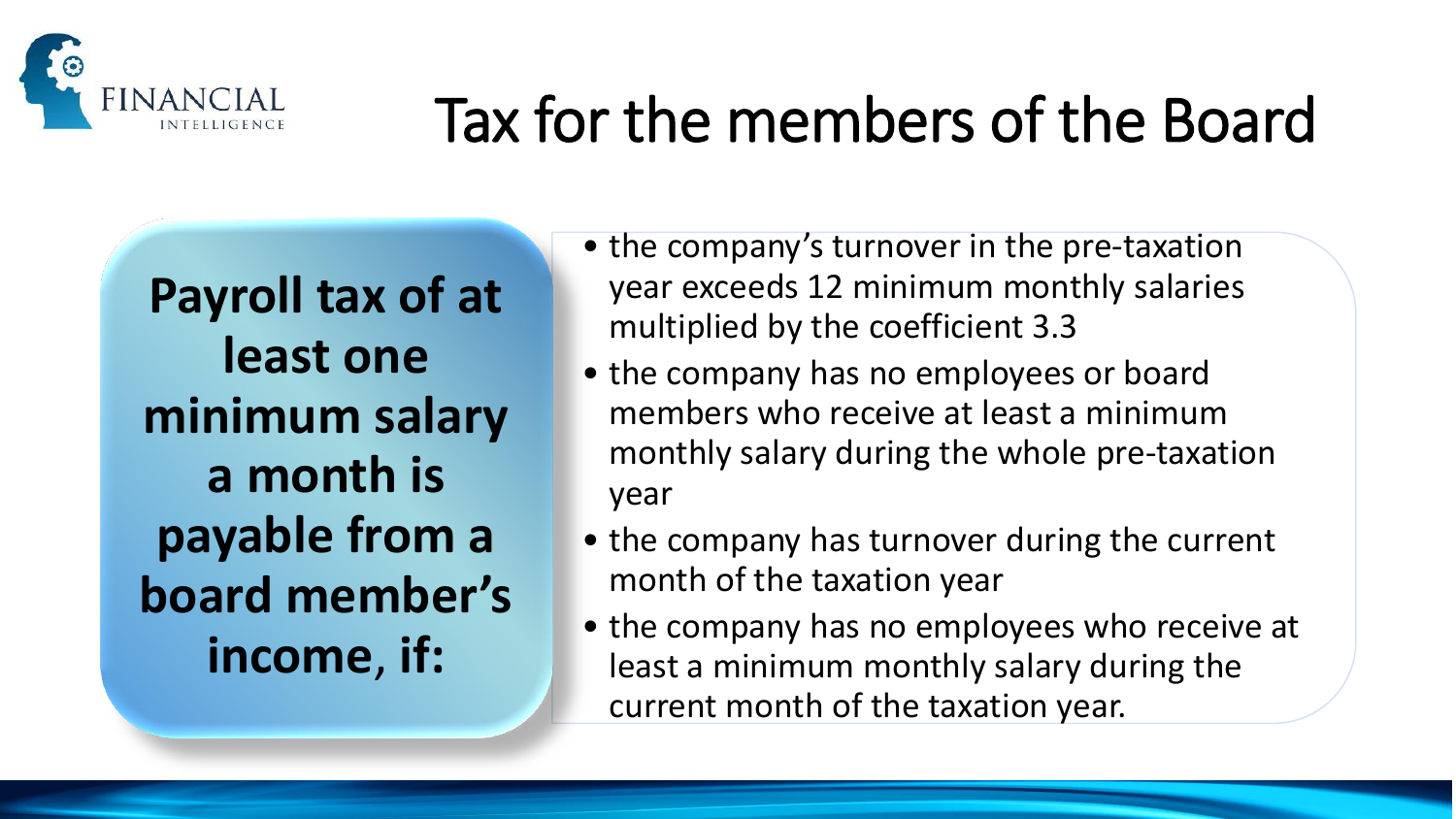

### Real estate property tax

- Real estate tax is paid by individuals that have a title of deeds of the real estate in Latvia.
- General tax rate is 1,5% from cadastral value of property unit.
- Residential property is taxed at a rate **0,2%-0,4%-0,6%** depending on value of the property.
- Real estate tax is payable **once in a quarter**  no later than on March 31<sup>st</sup>, May 15<sup>th</sup>, August 15<sup>th</sup> and November 15<sup>th</sup> - in the amount of one fourth of the annual amount OR the tax amount can be also paid as a lump-sum annual advance payment.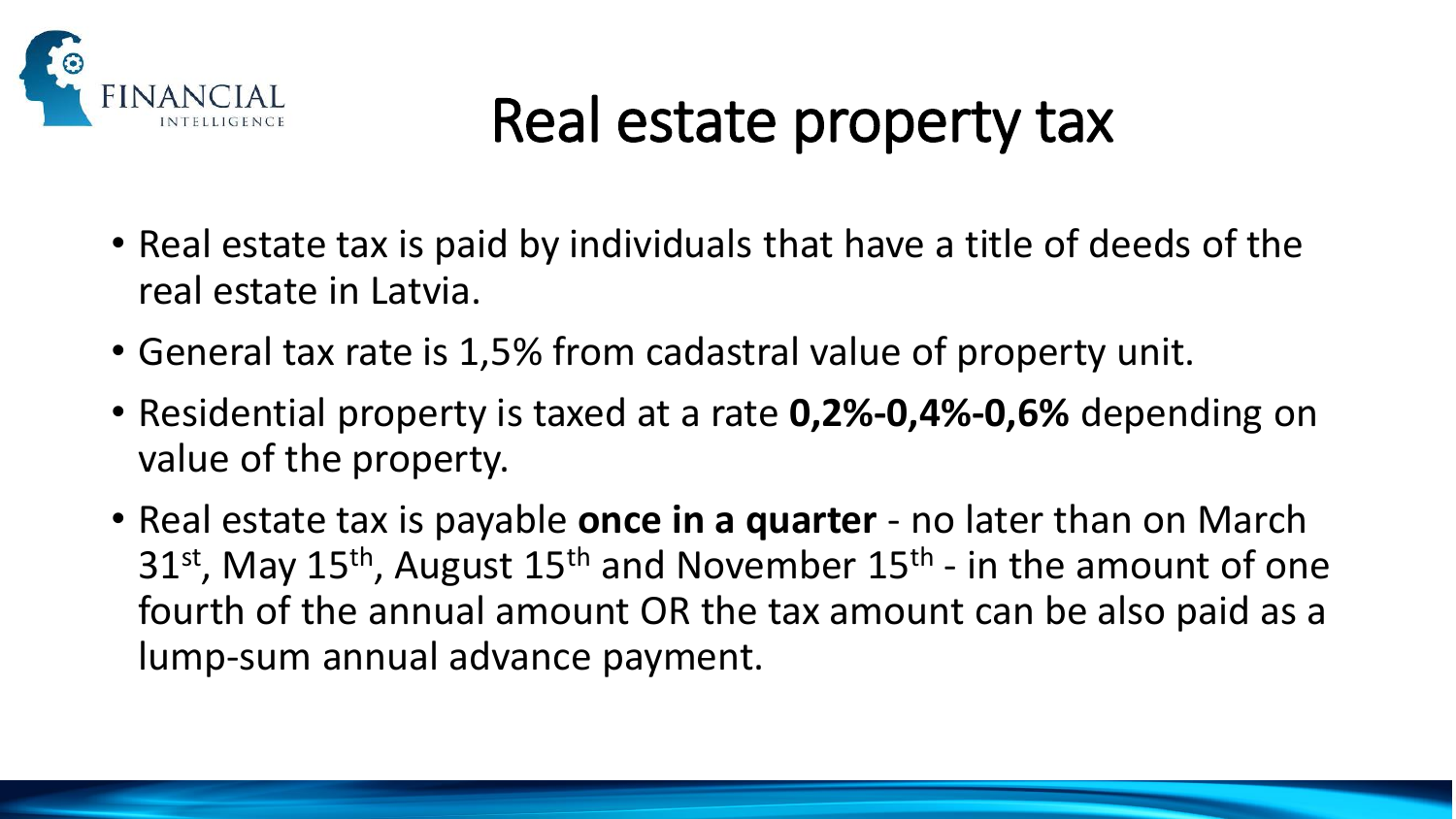

### Sale of property

**The sale of property or a real estate company by a non-resident to a Latvian resident is subject to a 2% of withholding tax**